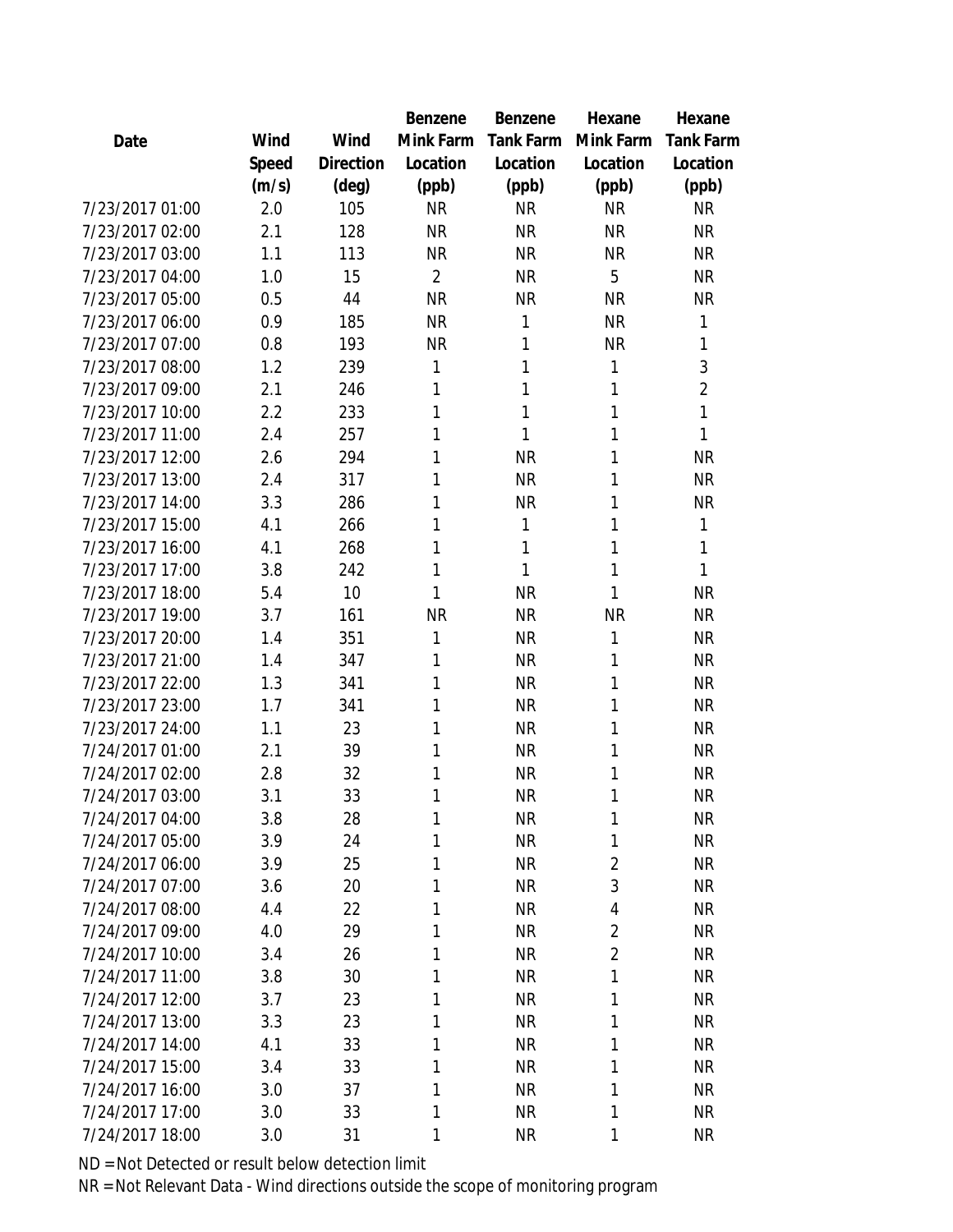|                 |       |           | Benzene   | Benzene          | Hexane    | Hexane           |
|-----------------|-------|-----------|-----------|------------------|-----------|------------------|
| Date            | Wind  | Wind      | Mink Farm | <b>Tank Farm</b> | Mink Farm | <b>Tank Farm</b> |
|                 | Speed | Direction | Location  | Location         | Location  | Location         |
|                 | (m/s) | (deg)     | (ppb)     | (ppb)            | (ppb)     | (ppb)            |
| 7/24/2017 19:00 | 2.5   | 43        | <b>NR</b> | <b>NR</b>        | <b>NR</b> | <b>NR</b>        |
| 7/24/2017 20:00 | 1.9   | 54        | <b>NR</b> | <b>NR</b>        | <b>NR</b> | <b>NR</b>        |
| 7/24/2017 21:00 | 1.4   | 69        | <b>NR</b> | <b>NR</b>        | <b>NR</b> | <b>NR</b>        |
| 7/24/2017 22:00 | 0.9   | 72        | <b>NR</b> | <b>NR</b>        | <b>NR</b> | <b>NR</b>        |
| 7/24/2017 23:00 | 0.7   | 66        | <b>NR</b> | <b>NR</b>        | <b>NR</b> | <b>NR</b>        |
| 7/24/2017 24:00 | 1.3   | 81        | <b>NR</b> | <b>NR</b>        | <b>NR</b> | <b>NR</b>        |
| 7/25/2017 01:00 | 1.0   | 70        | <b>NR</b> | <b>NR</b>        | <b>NR</b> | <b>NR</b>        |
| 7/25/2017 02:00 | 1.6   | 87        | <b>NR</b> | <b>NR</b>        | <b>NR</b> | <b>NR</b>        |
| 7/25/2017 03:00 | 1.7   | 87        | <b>NR</b> | <b>NR</b>        | <b>NR</b> | <b>NR</b>        |
| 7/25/2017 04:00 | 1.7   | 94        | <b>NR</b> | <b>NR</b>        | <b>NR</b> | <b>NR</b>        |
| 7/25/2017 05:00 | 2.6   | 120       | <b>NR</b> | <b>NR</b>        | <b>NR</b> | <b>NR</b>        |
| 7/25/2017 06:00 | 2.9   | 118       | <b>NR</b> | <b>NR</b>        | <b>NR</b> | <b>NR</b>        |
| 7/25/2017 07:00 | 2.5   | 117       | <b>NR</b> | <b>NR</b>        | <b>NR</b> | <b>NR</b>        |
| 7/25/2017 08:00 | 2.8   | 132       | <b>NR</b> | <b>NR</b>        | <b>NR</b> | <b>NR</b>        |
| 7/25/2017 09:00 | 3.8   | 152       | <b>NR</b> | <b>NR</b>        | <b>NR</b> | <b>NR</b>        |
| 7/25/2017 10:00 | 4.9   | 150       | <b>NR</b> | <b>NR</b>        | <b>NR</b> | <b>NR</b>        |
| 7/25/2017 11:00 | 5.2   | 146       | <b>NR</b> | <b>NR</b>        | <b>NR</b> | <b>NR</b>        |
| 7/25/2017 12:00 | 4.6   | 152       | <b>NR</b> | <b>NR</b>        | <b>NR</b> | <b>NR</b>        |
| 7/25/2017 13:00 | 4.2   | 167       | <b>NR</b> | <b>NR</b>        | <b>NR</b> | <b>NR</b>        |
| 7/25/2017 14:00 | 3.9   | 155       | <b>NR</b> | <b>NR</b>        | <b>NR</b> | <b>NR</b>        |
| 7/25/2017 15:00 | 3.5   | 164       | <b>NR</b> | <b>NR</b>        | <b>NR</b> | <b>NR</b>        |
| 7/25/2017 16:00 | 3.0   | 169       | <b>NR</b> | <b>NR</b>        | <b>NR</b> | <b>NR</b>        |
| 7/25/2017 17:00 | 3.5   | 154       | <b>NR</b> | <b>NR</b>        | <b>NR</b> | <b>NR</b>        |
| 7/25/2017 18:00 | 3.9   | 151       | <b>NR</b> | <b>NR</b>        | <b>NR</b> | <b>NR</b>        |
| 7/25/2017 19:00 | 4.0   | 163       | <b>NR</b> | <b>NR</b>        | <b>NR</b> | <b>NR</b>        |
| 7/25/2017 20:00 | 3.7   | 161       | <b>NR</b> | <b>NR</b>        | <b>NR</b> | NR               |
| 7/25/2017 21:00 | 2.2   | 156       | <b>NR</b> | <b>NR</b>        | <b>NR</b> | <b>NR</b>        |
| 7/25/2017 22:00 | 2.1   | 148       | <b>NR</b> | <b>NR</b>        | <b>NR</b> | <b>NR</b>        |
| 7/25/2017 23:00 | 3.1   | 140       | <b>NR</b> | <b>NR</b>        | <b>NR</b> | <b>NR</b>        |
| 7/25/2017 24:00 | 3.2   | 142       | <b>NR</b> | <b>NR</b>        | <b>NR</b> | <b>NR</b>        |
| 7/26/2017 01:00 | 4.1   | 158       | <b>NR</b> | <b>NR</b>        | <b>NR</b> | <b>NR</b>        |
| 7/26/2017 02:00 | 2.9   | 155       | <b>NR</b> | <b>NR</b>        | <b>NR</b> | <b>NR</b>        |
| 7/26/2017 03:00 | 2.7   | 165       | <b>NR</b> | <b>NR</b>        | <b>NR</b> | <b>NR</b>        |
| 7/26/2017 04:00 | 3.9   | 162       | <b>NR</b> | <b>NR</b>        | <b>NR</b> | <b>NR</b>        |
| 7/26/2017 05:00 | 3.2   | 162       | <b>NR</b> | <b>NR</b>        | <b>NR</b> | <b>NR</b>        |
| 7/26/2017 06:00 | 3.3   | 162       | <b>NR</b> | <b>NR</b>        | <b>NR</b> | <b>NR</b>        |
| 7/26/2017 07:00 | 3.5   | 165       | <b>NR</b> | <b>NR</b>        | <b>NR</b> | <b>NR</b>        |
| 7/26/2017 08:00 | 2.7   | 175       | <b>NR</b> | 1                | <b>NR</b> | 1                |
| 7/26/2017 09:00 | 3.0   | 199       | <b>NR</b> | 1                | <b>NR</b> | 1                |
| 7/26/2017 10:00 | 2.3   | 203       | NR        | 1                | <b>NR</b> | 1                |
| 7/26/2017 11:00 | 2.6   | 193       | <b>NR</b> | 1                | <b>NR</b> | 1                |
| 7/26/2017 12:00 | 2.9   | 181       | <b>NR</b> | 1                | <b>NR</b> | 1                |
|                 |       |           |           |                  |           |                  |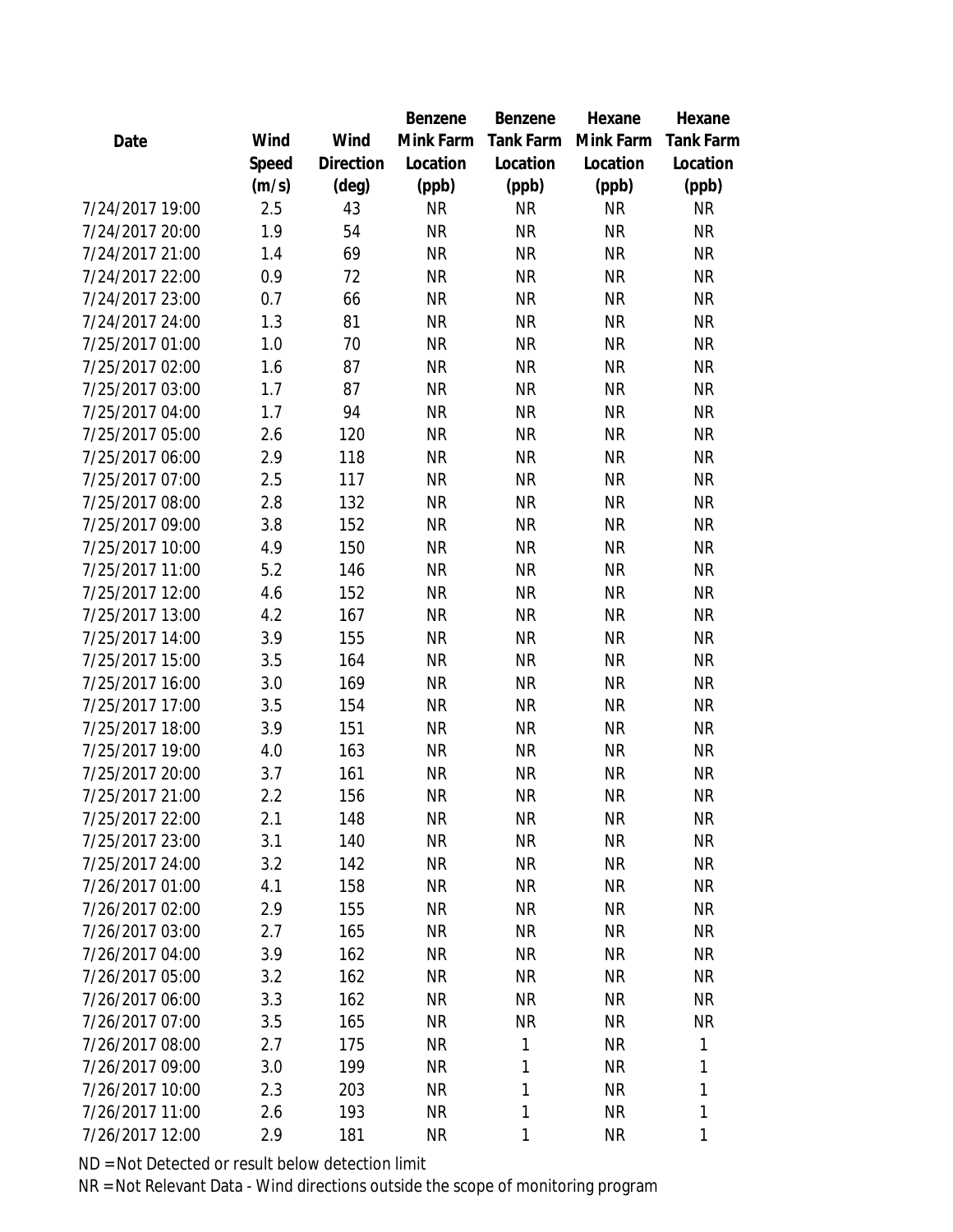|                 |       |           | Benzene        | Benzene   | Hexane         | Hexane           |
|-----------------|-------|-----------|----------------|-----------|----------------|------------------|
| Date            | Wind  | Wind      | Mink Farm      | Tank Farm | Mink Farm      | <b>Tank Farm</b> |
|                 | Speed | Direction | Location       | Location  | Location       | Location         |
|                 | (m/s) | (deg)     | (ppb)          | (ppb)     | (ppb)          | (ppb)            |
| 7/26/2017 13:00 | 3.1   | 201       | <b>NR</b>      | 1         | <b>NR</b>      | 1                |
| 7/26/2017 14:00 | 3.3   | 198       | <b>NR</b>      | 1         | <b>NR</b>      | 1                |
| 7/26/2017 15:00 | 3.3   | 194       | <b>NR</b>      | 1         | <b>NR</b>      | 1                |
| 7/26/2017 16:00 | 3.0   | 189       | <b>NR</b>      | 1         | <b>NR</b>      | 1                |
| 7/26/2017 17:00 | 3.1   | 173       | <b>NR</b>      | 1         | <b>NR</b>      | 1                |
| 7/26/2017 18:00 | 2.7   | 158       | <b>NR</b>      | <b>NR</b> | <b>NR</b>      | <b>NR</b>        |
| 7/26/2017 19:00 | 2.8   | 135       | <b>NR</b>      | <b>NR</b> | <b>NR</b>      | <b>NR</b>        |
| 7/26/2017 20:00 | 2.4   | 149       | <b>NR</b>      | <b>NR</b> | <b>NR</b>      | <b>NR</b>        |
| 7/26/2017 21:00 | 2.4   | 133       | <b>NR</b>      | <b>NR</b> | <b>NR</b>      | <b>NR</b>        |
| 7/26/2017 22:00 | 2.4   | 131       | <b>NR</b>      | <b>NR</b> | <b>NR</b>      | <b>NR</b>        |
| 7/26/2017 23:00 | 1.9   | 125       | <b>NR</b>      | <b>NR</b> | <b>NR</b>      | <b>NR</b>        |
| 7/26/2017 24:00 | 1.8   | 164       | <b>NR</b>      | <b>NR</b> | <b>NR</b>      | <b>NR</b>        |
| 7/27/2017 01:00 | 0.8   | 162       | <b>NR</b>      | <b>NR</b> | <b>NR</b>      | <b>NR</b>        |
| 7/27/2017 02:00 | 0.9   | 230       | 1              | 1         | 1              | 1                |
| 7/27/2017 03:00 | 2.0   | 253       | 1              | 1         | 1              | $\overline{2}$   |
| 7/27/2017 04:00 | 1.5   | 287       | 1              | <b>NR</b> | 1              | <b>NR</b>        |
| 7/27/2017 05:00 | 1.7   | 333       | 1              | <b>NR</b> | 1              | <b>NR</b>        |
| 7/27/2017 06:00 | 2.3   | 11        | 1              | <b>NR</b> | 1              | <b>NR</b>        |
| 7/27/2017 07:00 | 2.0   | 13        | 1              | <b>NR</b> | 3              | <b>NR</b>        |
| 7/27/2017 08:00 | 2.1   | 32        | 1              | <b>NR</b> | $\overline{2}$ | <b>NR</b>        |
| 7/27/2017 09:00 | 2.7   | 37        | 1              | <b>NR</b> | 1              | <b>NR</b>        |
| 7/27/2017 10:00 | 2.5   | 39        | 1              | <b>NR</b> | 1              | <b>NR</b>        |
| 7/27/2017 11:00 | 3.0   | 31        | 1              | <b>NR</b> | 1              | <b>NR</b>        |
| 7/27/2017 12:00 | 3.5   | 23        | 1              | <b>NR</b> | 1              | <b>NR</b>        |
| 7/27/2017 13:00 | 3.5   | 31        | 1              | <b>NR</b> | 1              | <b>NR</b>        |
| 7/27/2017 14:00 | 3.6   | 38        | 1              | <b>NR</b> | 1              | <b>NR</b>        |
| 7/27/2017 15:00 | 4.0   | 30        | 1              | <b>NR</b> | 1              | <b>NR</b>        |
| 7/27/2017 16:00 | 4.5   | 20        | 1              | <b>NR</b> | $\overline{2}$ | <b>NR</b>        |
| 7/27/2017 17:00 | 5.2   | 18        | 1              | <b>NR</b> | 1              | <b>NR</b>        |
| 7/27/2017 18:00 | 5.2   | 28        | 1              | <b>NR</b> | $\overline{2}$ | <b>NR</b>        |
| 7/27/2017 19:00 | 5.5   | 26        | 1              | <b>NR</b> | $\overline{2}$ | <b>NR</b>        |
| 7/27/2017 20:00 | 5.2   | 29        | 1              | <b>NR</b> | 1              | <b>NR</b>        |
| 7/27/2017 21:00 | 3.7   | 28        | 1              | <b>NR</b> | 1              | <b>NR</b>        |
| 7/27/2017 22:00 | 3.4   | 31        | 1              | <b>NR</b> | 1              | <b>NR</b>        |
| 7/27/2017 23:00 | 3.2   | 26        | 1              | <b>NR</b> | 1              | <b>NR</b>        |
| 7/27/2017 24:00 | 3.0   | 18        | 1              | <b>NR</b> | $\overline{2}$ | <b>NR</b>        |
| 7/28/2017 01:00 | 3.2   | 21        | $\overline{c}$ | <b>NR</b> | 3              | <b>NR</b>        |
| 7/28/2017 02:00 | 3.5   | 22        | $\overline{2}$ | <b>NR</b> | 3              | <b>NR</b>        |
| 7/28/2017 03:00 | 3.7   | 23        | $\overline{2}$ | <b>NR</b> | 4              | <b>NR</b>        |
| 7/28/2017 04:00 | 3.8   | 26        | 1              | <b>NR</b> | 4              | NR               |
| 7/28/2017 05:00 | 3.6   | 28        | 1              | <b>NR</b> | 1              | <b>NR</b>        |
| 7/28/2017 06:00 | 3.8   | 25        | 1              | <b>NR</b> | 1              | <b>NR</b>        |
|                 |       |           |                |           |                |                  |